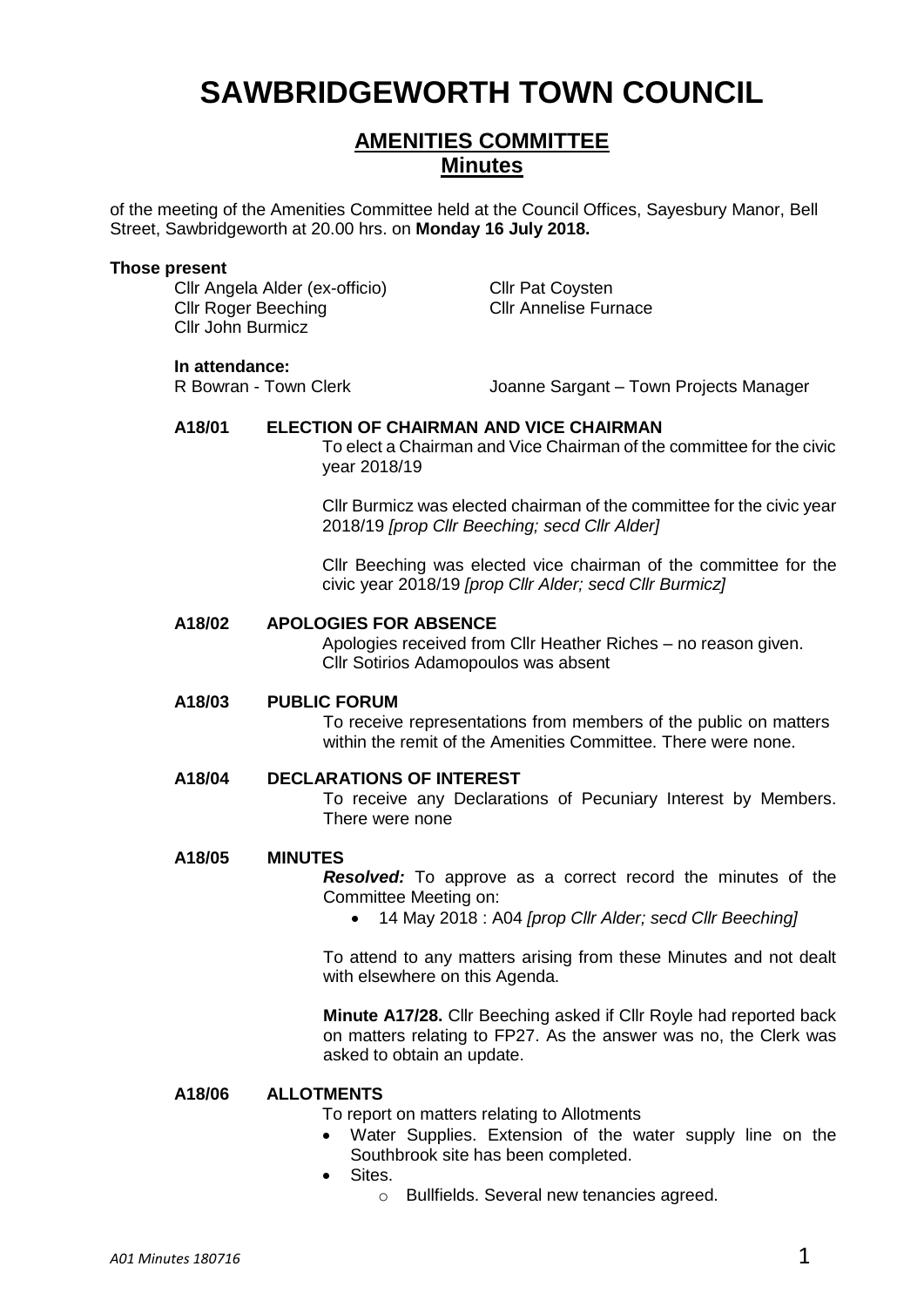- o Southbrook. Looking good, several letters of caution about plot condition have been sent.
- o Bellmead. Nothing specific to report.
- o Vantorts. Nothing specific to report.
- Waiting List. Is now down to 11 applicants.
- Site visits to be arranged for members of the committee

### **A18/07 CEMETERY**

- To report on matters relating to the Town Cemetery
- Inspections
	- o Many recent compliments have been made about the state of the site.
	- o More clients are coming to the council direct rather than going through funeral directors.
	- o Trend towards cremations and ashes scatterings around memorial trees.
- **Maintenance** 
	- o Sub-contractors. Agreed in principle to offer a fixed hours contract to the casual worker at the cemetery.
	- o Equipment. Purchase of a PPE and minor equipment to facilitate extra work.
	- o New F-Section is not ready for use and needs some basic ground care to prepare it.
- Development
	- o Marketing. Cemetery manager to provide a proposal for the production of a cemetery brochure
	- o Cemetery Manager introduced the idea of providing facilities for different religious preferences including the possibility of building a Mausoleum.
	- o Two further quotation are still to be obtained for the roadways extension and visitors car park.
- Site visits to be arranged for members of the committee in the autumn

#### **A18/08 FOOTPATHS & OPEN SPACES**

- To report on matters relating to Footpaths and Open Spaces
	- Bullfields
		- o Play Equipment. Weekly inspections carried out. Statutory inspection once a year. STC are no longer able to carry this task out *pro-bono*.
		- o Emphasised that it was the responsibility of the SYPRC management committee to carry out inspections and a member of that committee will need to be trained in inspection.
		- o Litter Clearance. Now arranged directly by SYPRC management.
		- o Grass Cutting. Carried out under sub-contract as and when requested by SYPRC management.
	- West Road
		- o Play Equipment. Weekly inspections carried out. RoSPA qualification obtained by Town Projects manager. Statutory inspection once a year.
		- o Litter Clearance. Carried out weekly by Ranger.
		- o Grass Cutting. Carried out weekly by Ranger
		- o Noted that there will have to be significant maintenance on sunken wet-pour areas.
		- Other Areas
			- o Bell Street and London Road Flower Beds.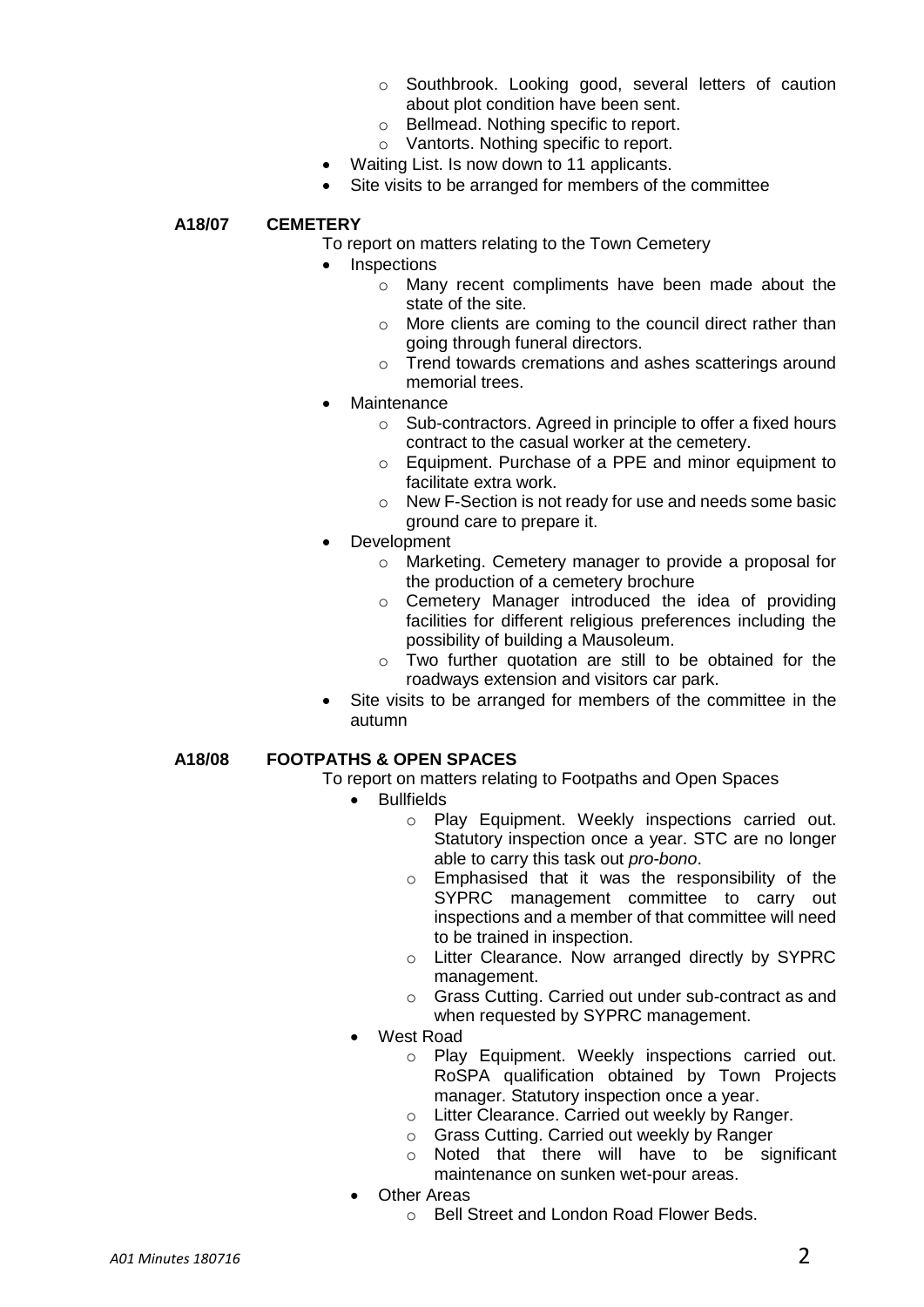- o Need to consider new methods of maintenance as current ones are not satisfactory.
- Town Green
	- o Nothing to report but suggestions made for TC to take over asset and create a public space useful for events and a potential market.
- Fair Green
	- o Discussion with EHDC regarding the responsibility for the future care and maintenance of the green.
	- Footpaths
		- $\circ$  General state is fair.
		- o Site visits to be arranged for members of the committee
- Rivers Heritage Orchard
	- o Licencing obligations have to be met.
	- o Volunteer group is now independent financially of the Town Council and continue with their maintenance days.
	- o Significant tree work Beech Hedge maintenance a scrub land clearance is needed. Part funder by the landowner, part funded by Rivers Hospital and part funded by the TC.

#### **A18/09 OPERATIONS**

- To report on matters relating to Operations
- Community Transport
	- o Sawbobus. Clerk is considering future funding and is applying for an s22 operator's licence.
	- o Fiat vehicle remains off the road for repairs under warrantee and service has been maintained by the use of STC's hire vehicles.
	- o Hire minibuses. The Ford vehicle had been extensively damaged in an accident on our land and is subject of an insurance claim. The Mercedes vehicle has been used extensively in support of Sawbobus.
- Events.
	- o Fun on the Field. Highly successful fifth event.
	- o Christmas Lights. The annual major event is now in the planning stage.

### **A18/10 CIVIC AMENITIES**

To report on matters relating to Civic Amenities

- Ranger Activities.
	- o Now on summer hours and is subcontracted to water plants at Gilston & Eastwick and cut grass at SYPRC.
- Manor Facilities.
	- o Redecoration programme will be started this summer.
	- o Radio Scheme. Not currently a success and needs to be reviewed with the police.
- Floral Displays
	- o Budget consideration to be made in 2018/19 for a complete change to town hanging baskets.
- Public Conveniences.
	- o Meeting with EHDC has rejuvenated project and quotations to be updated. Proposal to be placed before council in September for consideration before the 2019/20 budget process.
- War Memorial Repairs